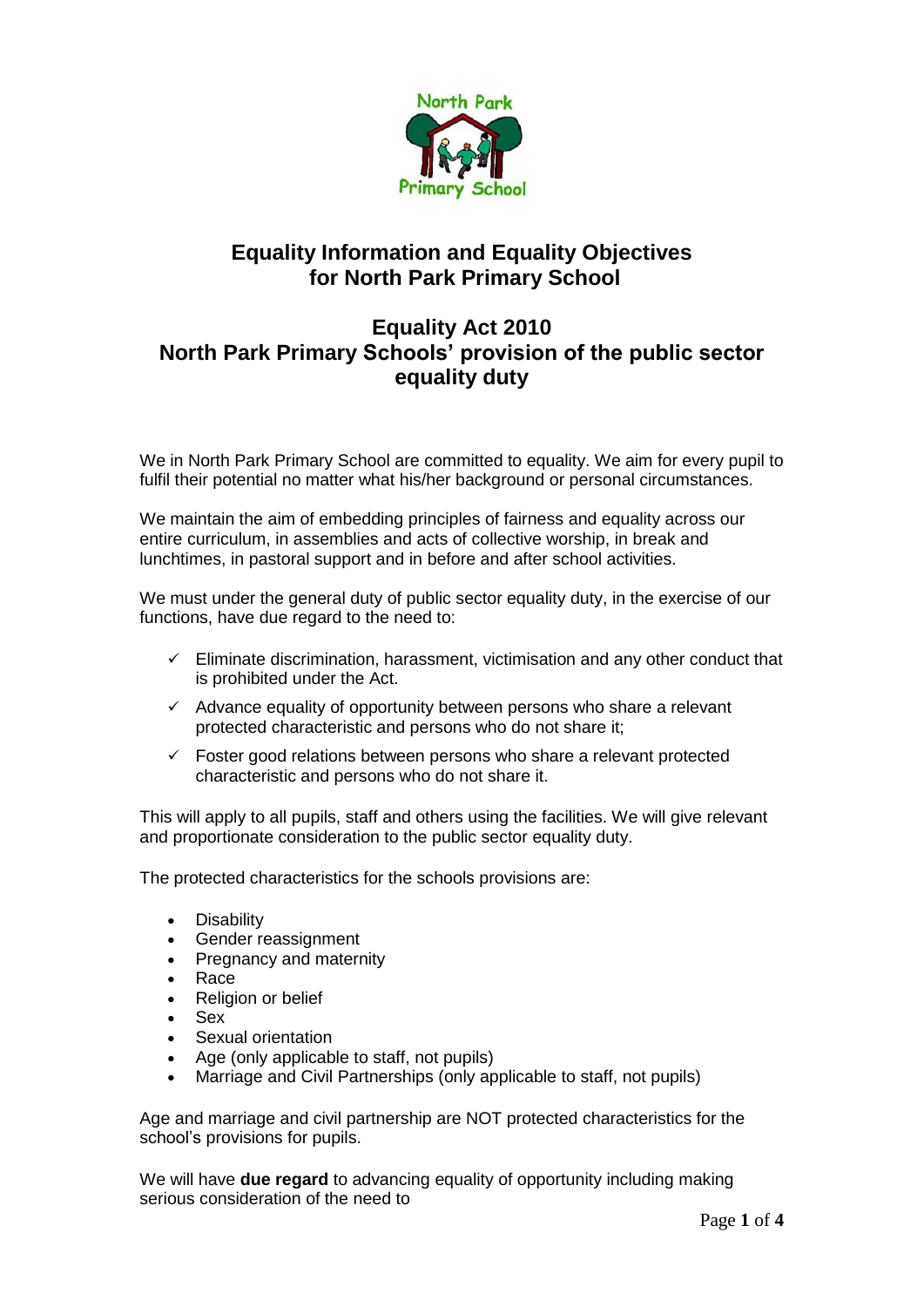- remove or minimise disadvantages suffered by persons who share a relevant protected characteristic that are connected to that characteristic;
- take steps to meet the needs of persons who share a protected characteristic that are different from the needs of persons who do not share it;
- encourage persons who share a relevant protected characteristic to participate in public life or in any activity in which participation by such persons is disproportionately low.

We will take into account the six Brown principles of 'due regard'

- **awareness –** all staff know and understand what the law requires
- **timeliness**  implications considered before they are implemented
- **rigour –** open-minded and rigorous analysis, including parent/pupil voice
- **non-delegation –** the PSED cannot be delegated
- **continuous –** ongoing all academic year
- **record-keeping –** keep notes and records of decisions & meetings

We welcome the opportunity to be transparent and accountable. To this end we fulfil the specific duties of the Act by:

- $\checkmark$  publishing our equality information
- $\checkmark$  publishing our equality objectives

We aim to make the information accessible, easy to read and easy to find.

### *Equality Information:*

We maintain confidentiality and work to data protection principles. We publish information in a way so that *no pupil or staff member* can be identified.

| Age                             | Figures change – we comply with our equality<br>duty.            |
|---------------------------------|------------------------------------------------------------------|
| <b>Disability</b>               | We ensure reasonable adjustments are made<br>where appropriate.  |
| Gender reassignment             | We support any staff member towards gender<br>reassignment.      |
| Marriage & civil partnerships   | Figures change – we comply with our equality<br>duty.            |
| Pregnancy and maternity         | Figures change – we comply with our equality<br>duty.            |
| 'Race' / ethnicity              | Our staff profile comprises: White British, Irish<br>Traveller   |
| Religion and Belief / no belief | Figures change – we comply with our equality<br>duty.            |
| Sex - male/female               | 90% female<br>10% male                                           |
| Sexual orientation              | We support all staff members regardless of sexual<br>orientation |

## **Staff & Governors:**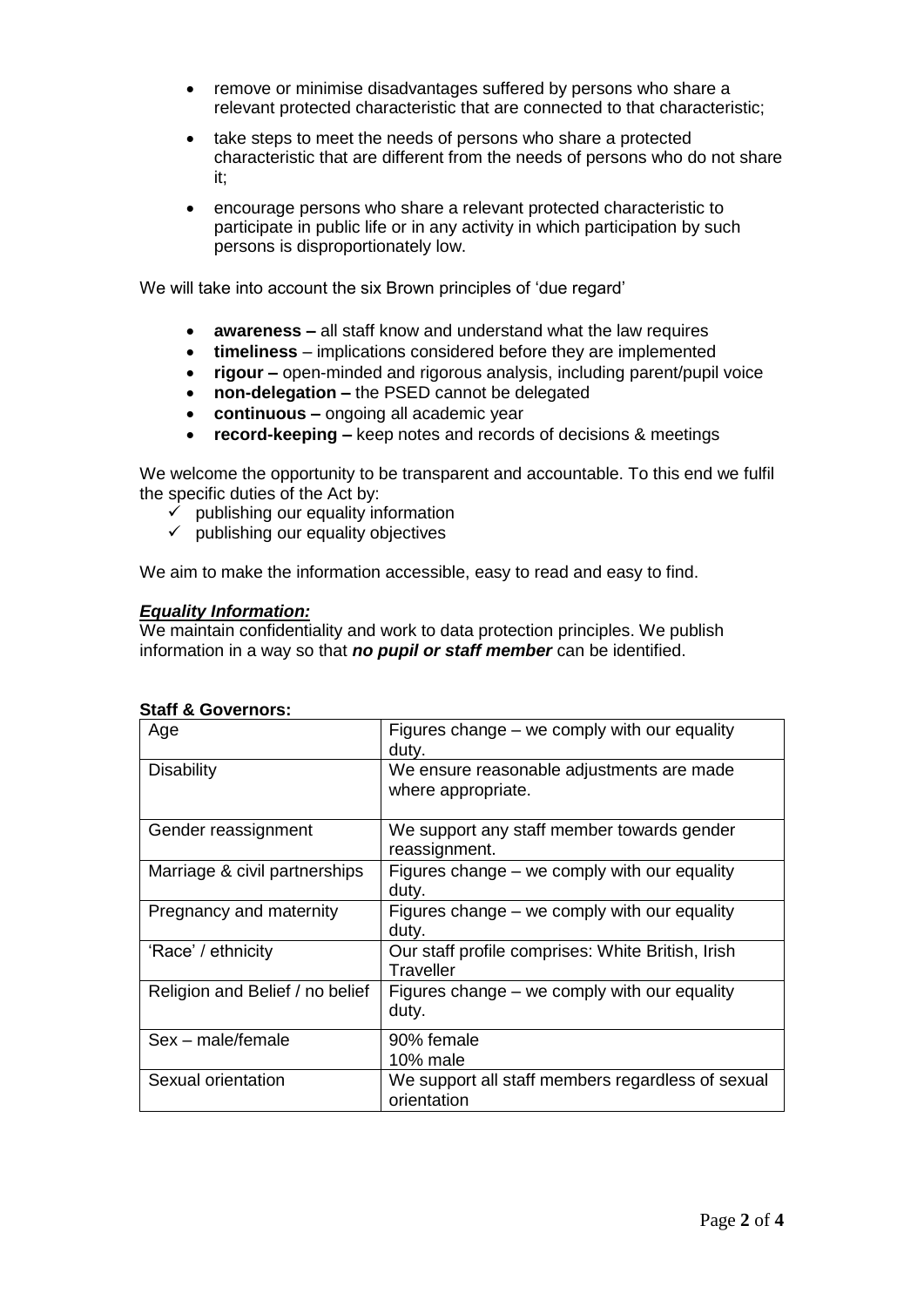| <b>Pupils:</b>                  |                                                                  |
|---------------------------------|------------------------------------------------------------------|
| Age                             | We have 223 pupils aged from 3 to 11 years old in<br>our school. |
| <b>Disability</b>               | Our numbers are so small it would not be                         |
|                                 | appropriate to publish this information                          |
|                                 | We ensure reasonable adjustments are made                        |
|                                 | where appropriate.                                               |
| Gender reassignment             | We support any pupil towards gender                              |
|                                 | reassignment.                                                    |
| Pregnancy and maternity         | We comply with our equality duty and have                        |
|                                 | planned to deliver education on site if and when                 |
|                                 | required, or offer a place at the Young Parent                   |
|                                 | Group run by the SEND & Inclusion Service.                       |
| 'Race' / ethnicity              | 100% pupil gave information                                      |
|                                 | Our pupil profile comprises: White British, White-               |
|                                 | European, Asian and Gypsy-Roma.                                  |
|                                 | Our numbers of minority ethnic groups are so                     |
|                                 | small it would not be appropriate to publish this                |
|                                 | information                                                      |
| EAL (English as an              | 0.01% EAL                                                        |
| Additional Language)            | The languages spoken within our pupil profile are:               |
|                                 | English, Bangladeshi, Lithuanian, Farsi                          |
| Religion and Belief / no belief | 100% pupil gave information                                      |
|                                 | Our pupil profile comprises:                                     |
|                                 | No religion - 34%                                                |
|                                 | No information given - 30%                                       |
|                                 | Christian - 34%                                                  |
|                                 | Muslim - small proportion (our numbers are so                    |
|                                 | small it would not be appropriate to publish specific            |
|                                 | religious information)                                           |
| <b>SEND</b>                     | 62 pupils identified with a Special Educational                  |
|                                 | Need.                                                            |
| Sex - male/female               | 49% female                                                       |
|                                 | 51% male                                                         |
| Sexual orientation              | We support all pupils regardless of sexual                       |
|                                 | orientation                                                      |
| <b>Pupil Premium</b>            | 56% pupils eligible for Pupil Premium                            |

**We will update our equality information at least annually and publish on the school website.**

### *Equality Objectives*

- **1. To continue to raise awareness of LGBT amongst pupils, parents and staff through PHSCE lessons.**
- **2. To continue to improve the resource base for PSHCE lessons to support teaching and learning about Equality.**
- **3. To continue to ensure SEND children receive equal opportunities to enable them to achieve success.**
- **4. To continue to ensure Pupil Premium children can gain equal outcomes to all other children**